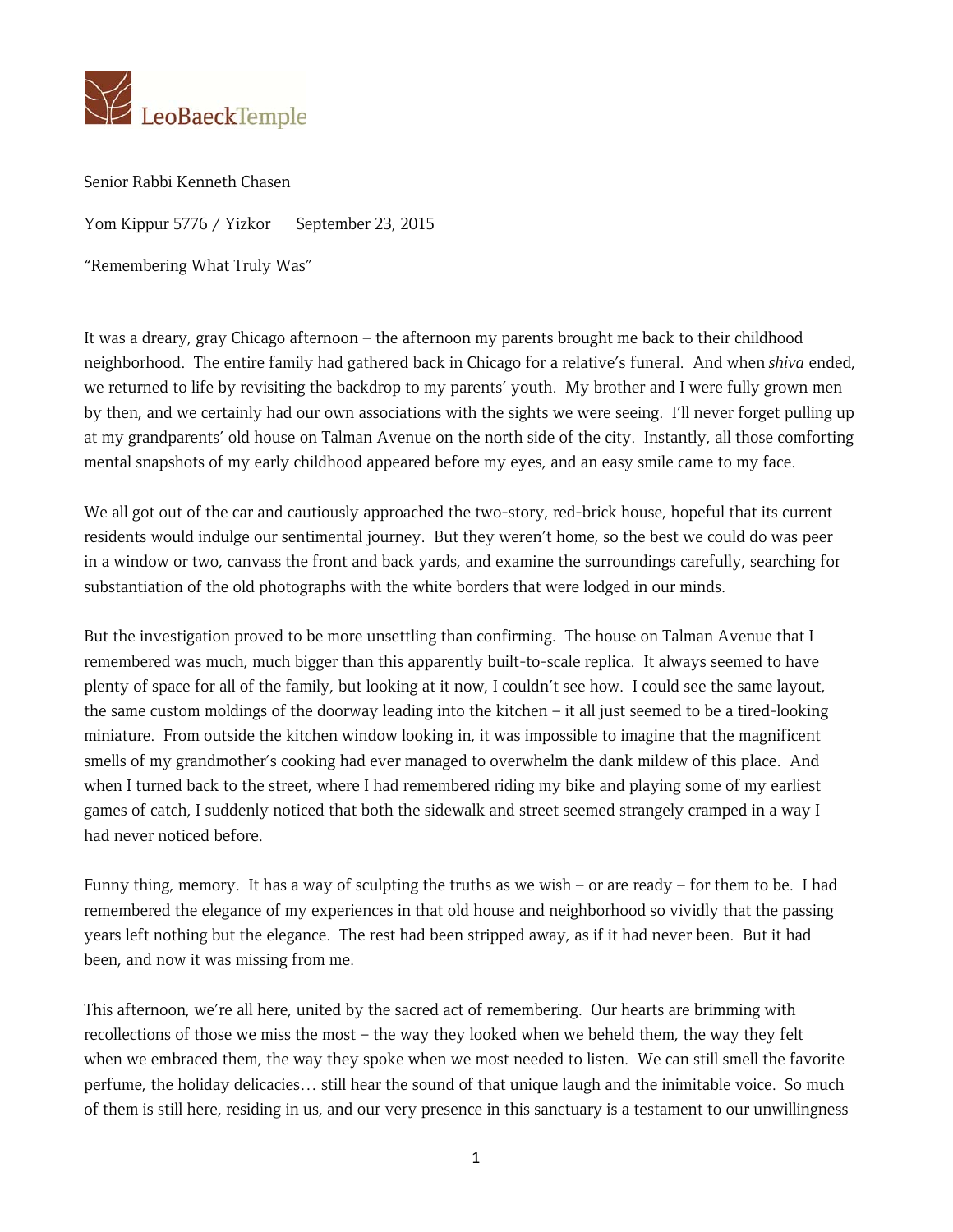to surrender them. But it's hard not to wonder, especially at this hour of *Yizkor,* whether the people we remember are, in fact, the truest reflection of the people who lived. That is to say, have our memories sculpted the truths about our loved ones as we wish – or are ready – for them to be? And if so, what have we lost of them in the process?

I've shared privately with quite a number of you an old Talmudic teaching: "Just as the dead shall be called to account, so shall the eulogizers be called to account." Why? Because swiping away any part of the story, either the bitter or the sweet, would diminish its power to guide us. No matter what was left out, remembering less would leave us with less.

It's hard to be that honest when we're remembering the people whose actions, inactions and departures have done so much to make us who we are. There's a tendency always to leave something out. Frequently, it's the bitterness that we choose not to taste. Our loved ones take on a mythic quality. Their faults are dissolved, their virtues inflated. We cleave to images of beloved role models who never raised their voices, never were uncaring, never lost their faith or their courage or resolve. We do this, of course, out of love, not because we're dishonest. But we do ourselves no favors – after all, how can one go on without someone so flawless, so pure? The memory might be inspirational, but the loss becomes immeasurable, and there's no room for life in the aftermath ever to be good again. The Book of Ecclesiastes warns us: "Do not say, 'How was it that former times were better than these?' For that is a question not prompted by wisdom." Indeed, even those we most treasured were imperfect, and there's so much more to be learned from the totality of their stories. Perhaps the full picture would release us from the hopeless bonds of perpetual mourning. Perhaps we could rise again, knowing that yesterday, while beautiful, need not eclipse the beauty that tomorrow could bring.

Yes, it is important to taste the bitter. But there are those who taste only the bitter, leaving no room for that which was sweet, and can be sweet again. We who remain shackled by the unceasing ache from the illness that took our loved one's life. We whose memories are besieged by feelings of guilt over things we could have done or said differently. We who can only remember the weaknesses and failures in one who hurt us deeply. We who never sought forgiveness before it was too late. We who never gave forgiveness before it was too late. We whose memories are never: "Thank God" – they're always: "If only..."

When our remembering leaves no taste of the sweet, we become slaves to the bitter. The Talmud tells the story of the great scholar, Resh Lakish. His early years were rather undignified – he'd been a circus attendant and a thief. It was only when he came under the guidance of the great Rabbi Yochanan that Resh Lakish managed to transform himself into one of our tradition's greatest Torah teachers. It's hard even to imagine how proud Resh Lakish must have been when he joined his mentor, Rabbi Yochanan, as a respected colleague in the same academy.

One day, the Talmud recounts that Rabbi Yochanan and Resh Lakish got into a bitter argument over a particular point of Jewish law. And before long, the dispute boiled over, revealing some deep-seated hostility that must have been lingering beneath the surface between these two great friends and colleagues. And in the heat of the fight, Rabbi Yochanan blurted out: "Oh yeah, someone who was once a thief would say that!"